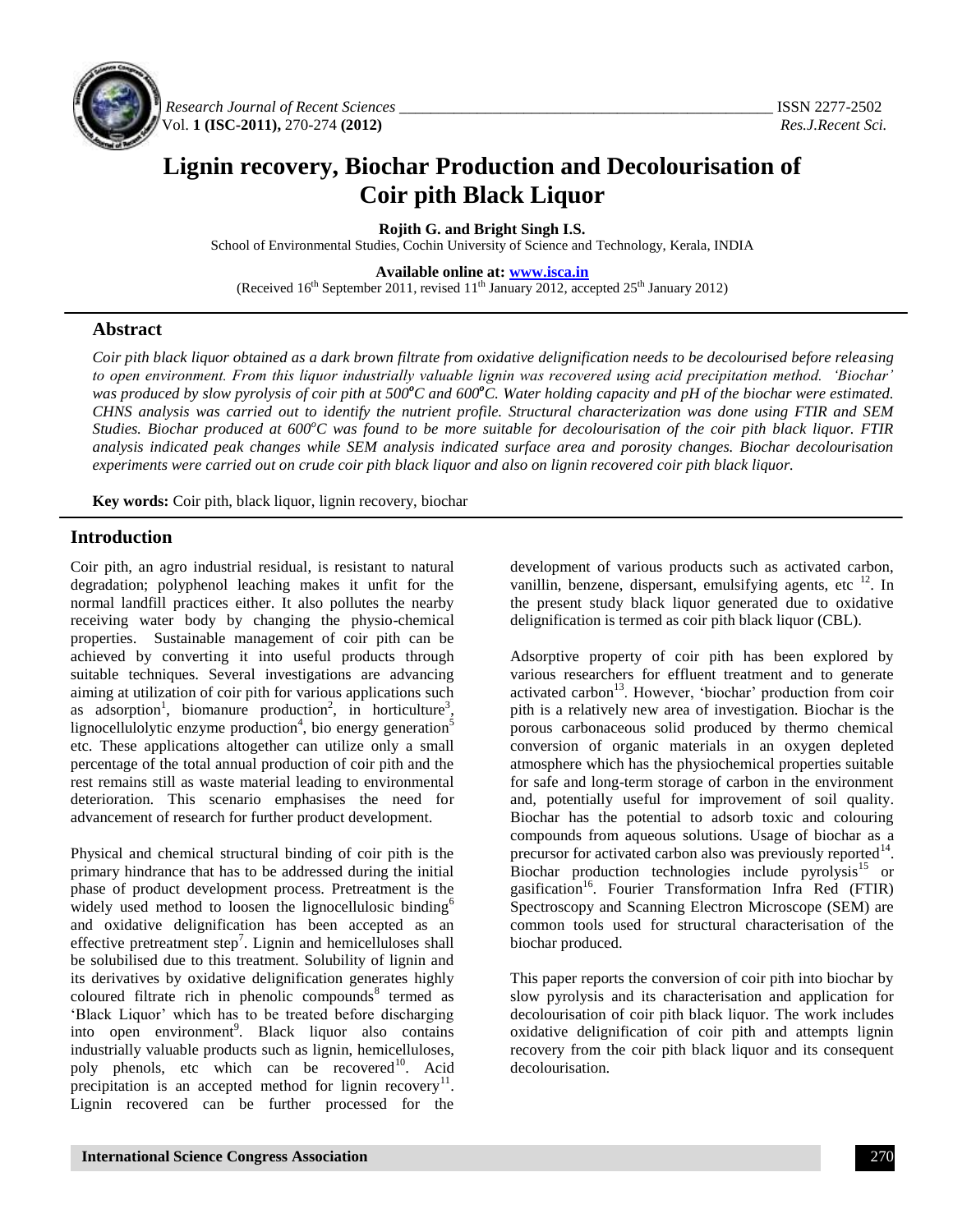**Substrate and Oxidative Delignification:** Coir pith collected from a coir processing unit at Alleppey (Dt), Kerala was washed, air dried and utilised for biochar production. Oxidative delignification was performed by 2 % hydrogen peroxide treatment on coir pith at pH 11.5 with substrate to solution ratio 3g: 100ml. Coir pith black liquor obtained after the oxidative delignification of coir pith was stored in an amber coloured bottle and used for lignin recovery and subsequent decolourisation.

**Lignin recovery and decolourisation:** Aliquots of 0.1, 0.2, 0.3 and 0.4ml  $H<sub>2</sub>SO<sub>4</sub>$  were added respectively to each tube containing 20 ml Coir pith Black Liquor (CBL) and pH measured. The solution was centrifuged at 4000 rpm for 15 minutes. Lignin obtained as residue was dried at  $60^{\circ}$ C and stored for further analysis. Supernatant obtained by centrifugation was maintained at  $4^{\circ}$ C for 24hrs and then centrifuged again at 4000rpm for 15 minutes. The supernatant thus obtained was subjected to spectroscopic analysis within a scan wavelength of 400 to 800nm. pH of the supernatant was also recorded.

**Biochar production and characterization:** Biochar was produced by slow pyrolysis of coir pith in a muffle furnace at  $500^{\circ}$ C and  $600^{\circ}$ C for 30 minute. Water holding capacity of the biochar was measured by transferring 1g of substrate into a conical flask containing 100ml distilled water. The solution after agitation for 30 minutes was filtered and the difference in the initial and final volume gave the water holding capacity of the substrate. pH of the biochar produced was measured. Nutrient profile was assessed by CHNS analysis. Morphological analysis was carried out by scanning electron microscopy (SEM). Functional group analysis was done by recording FTIR absorbance spectra at wave numbers from 400 to  $4000 \text{cm}^{-1}$  with scan resolution of  $4 \text{cm}^{-1}$ . FTIR and SEM images of raw coir pith were also taken for comparison.

**Decolourisation by Biochar:** Decolourisation was carried out with respect to coir pith black liquor (CBL) and also with lignin recovered coir pith black liquor (LCBL). A quantity of 1g biochar was added respectively to each conical flask containing 100ml CBL and 100ml of LCBL. It was kept in a rotary shaker at 75rpm for 24 hours. The solution was filtered and absorbance measured using a spectrophotometer within a scanned wavelength of 400 to 800nm.

## **Results and Discussion**

**Lignin Recovery and Decolourisation:** Addition of concentrated  $H<sub>2</sub>SO<sub>4</sub>$  caused lignin precipitation which was recovered as residue after centrifugation. Reduction of pH below 3 is the reason for precipitation of lignin from black liquor. Further pH variation of the filtrate after lignin recovery was observed as shown in the Table-1.

| Table-1                                         |
|-------------------------------------------------|
| pH Comparison: Before and after lignin recovery |

| Volume<br>of<br><b>H2SO4</b><br>added | pH of solution after<br>addition of $H_2SO_4$ | pH of solution<br>after<br>lignin |  |  |
|---------------------------------------|-----------------------------------------------|-----------------------------------|--|--|
| (ml)                                  |                                               | recovery                          |  |  |
| 0.1                                   | 3.21                                          | 3.05                              |  |  |
| 0.2                                   | 2.2                                           | 2.05                              |  |  |
| 0.3                                   | 2.04                                          | 1.80                              |  |  |
| በ 4                                   | 1.65                                          | 1.70                              |  |  |

Lignin recovery changed the colour of black liquor from dark brown to pale yellow which indicated the removal of lignin from solution. Spectrophotometric reading indicated that decolourisation was achieved to a greater extent by lignin recovery. Reduction in colour led to the inference of the removal of chromophores. Treatment with 0.4ml of  $H_2SO_4$  / 20 ml of CBL favoured maximum decolourisation by way of lignin recovery.

**Biochar Production:** Slow pyrolysis proved to be a feasible method in product conversion process. Optimum conditions for biochar production were found to be  $600^{\circ}$ C and 30 minutes of pyrolysis. Water holding capacity of biochar produced at  $500^{\circ}$ C was found to be 7 times greater than its weight while it was found to be 9 times greater than its weight in case of biochar produced at 600°C. Accordingly 1 g of biochar can hold 9 ml water. It has to be pointed out that raw coir pith holds water only 4.5 times greater than its weight suggesting doubling the water holding capacity of biochar. This property of the biochar could be effectively utilised to improve water retention capacity of soil. pH of the biochar along with the data on CHNS analysis are given in the Table-2.

| Table-2                                    |
|--------------------------------------------|
| Comparison of pyrolysis profile of biochar |

| S. | Pyrolysis    | Water    | pΗ  |       |      |      | $S\%$ |
|----|--------------|----------|-----|-------|------|------|-------|
| No | Temperatur   | Holding  |     | %     | %    | $\%$ |       |
|    | $e$ in deg C | Capacity |     |       |      |      |       |
|    | 500          |          | 6.5 | 62.24 | 4.82 | 0.27 | 0.13  |
|    | 600          |          | 7.4 | 63.14 | 3.62 | 0.64 | 0.21  |

The nutrient profile of the biochar produced at  $600^{\circ}$ C was found to have increased. However, decrease in H value was observed for the biochar produced at  $600^{\circ}$ C. Increase in the C value indicated more carbon sequestration potential of the produced biochar. This suggests the conversion of lignocellulosic components to carbon during the process.

**Biochar FTIR analysis:** FTIR Images indicates peak changes and helps identification of functional groups. Observed prominent peaks and its associated functional groups are given in Table-3.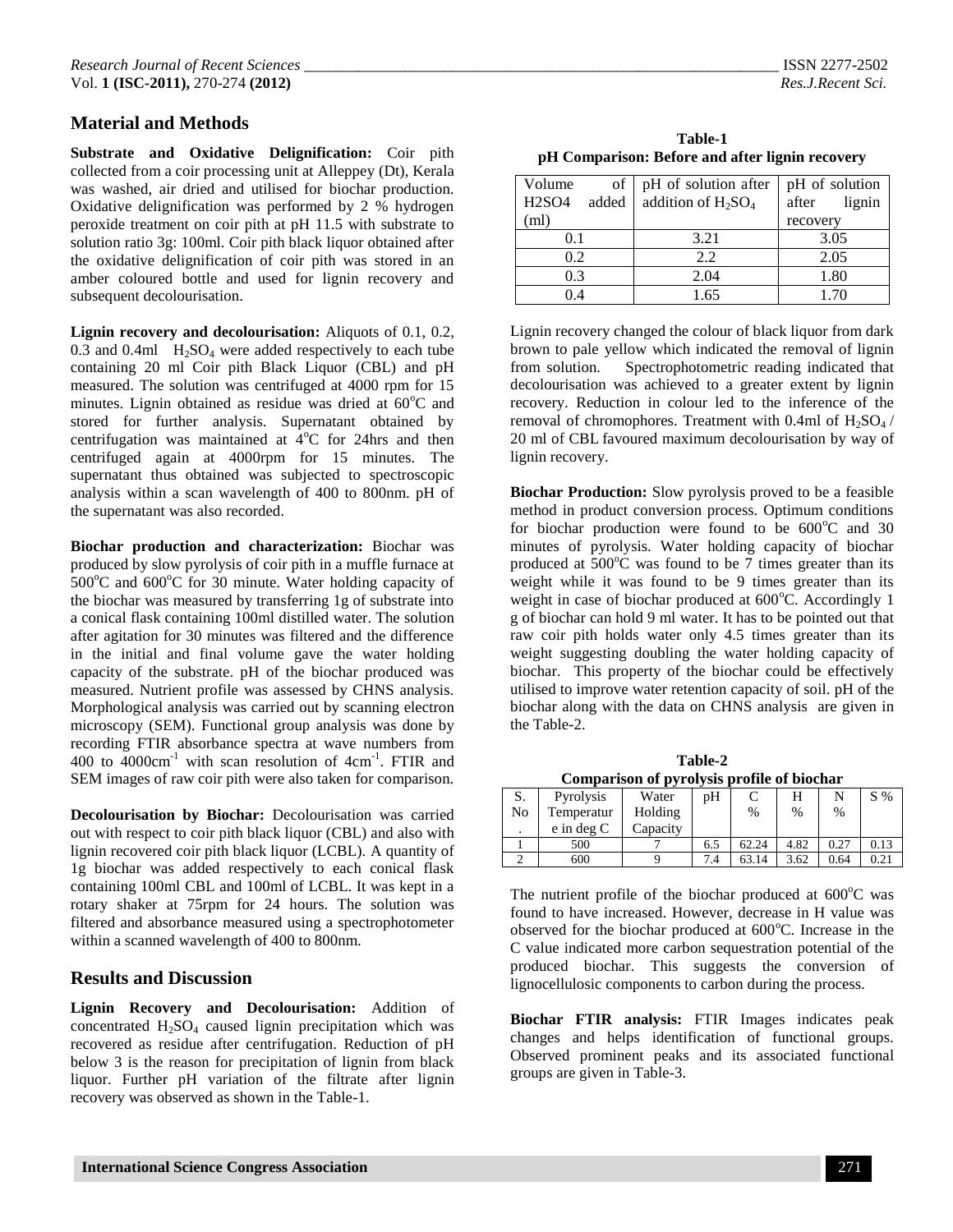**Table-3 FTIR Peak Assignment for coir pith biochar**

| 1 11R I Can Hook Millene for Coll pren offered |                                     |  |  |
|------------------------------------------------|-------------------------------------|--|--|
| <b>Peaks</b>                                   | <b>Functional Group</b>             |  |  |
| 3420                                           | $0-H$                               |  |  |
| 2920                                           | Aliphatic C-H Stretch               |  |  |
| 1610                                           | $C=C$ ; $C=N$ (Aromatic Structures) |  |  |
| 1501                                           | C-H, Lignin                         |  |  |
| 1450                                           | C-H, Lignin                         |  |  |
| 1373                                           | C-H, Lignin                         |  |  |
| 1247                                           | $C-O$                               |  |  |
| 1110                                           | $C-O$                               |  |  |
| 1040                                           | $C-O$                               |  |  |
| 586-891                                        | $C=C-H$ (Aromatic -H)               |  |  |

Comparison of FTIR images as shown in Figure-1 indicates significant changes in peak heights of associated functional groups. Change in polysaccharide characteristic peaks



**Comparison of FTIR spectrum of raw SEM image of raw coir pith coir pith, biochar produced at 500<sup>o</sup>C and 600<sup>o</sup>C**



 **produced at 500<sup>o</sup>C pyrolysis**

around 3430 and 1040 indicates dehydration and depolymerisation of cellulose and hemicellulosic components<sup>9</sup>. Change in aromatic peak around 1610 may be due to transformation of lignin related products. FTIR Spectrum of biochar produced at  $500^{\circ}$ C and  $600^{\circ}$ C are given in figure-2 and figure-3 respectively.

**Biochar SEM Analysis:** SEM images indicate structural changes between raw coir pith and biochar. Surface area increase was observed in biochar which was comparatively higher in the case of the one produced at  $600^{\circ}$ C. Fragmentation of structure favoured increased adsorptive properties for biochar with increased porosity due to slow pyrolysis. SEM Images of raw coir pith, biochar produced at  $500^{\circ}$ C and biochar produced at  $600^{\circ}$ C are shown in figure-4, 5 and 6 respectively.





 **Figure-2 Figure-2 FTIR spectral analysis of biochar SEM Image of Biochar produced at 500<sup>o</sup>C pyrolysis**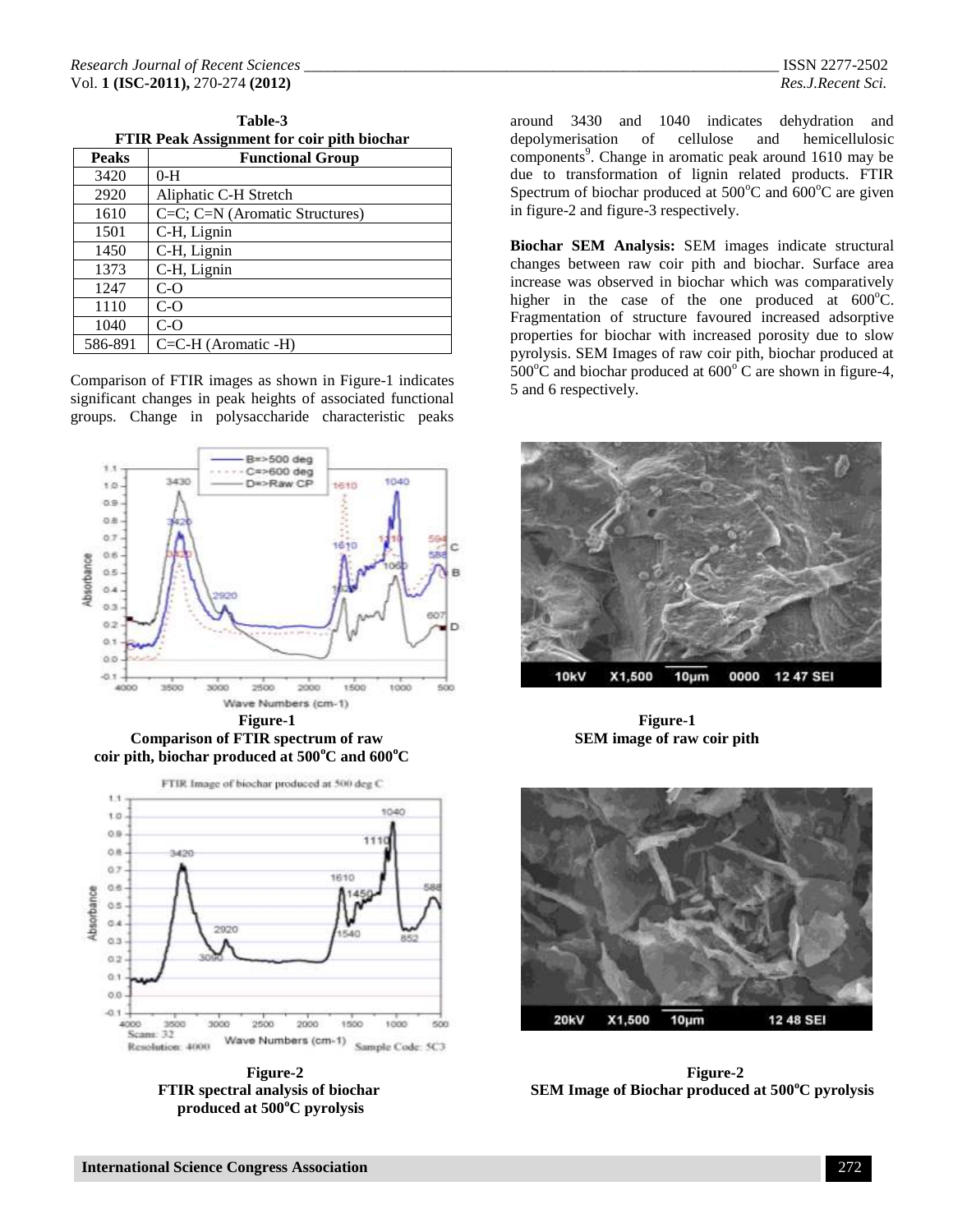



**Biochar Decolourisation:** Decolourisation of CBL was observed after 24 hr treatment with biochar. Increase in surface area and porosity helps to adsorb more colouring reagents of CBL to biochar. However, the decolourisation doesn't happen to that extent as occurred by lignin recovery process. In the case of LCBL treatment with biochar, increase in absorbance was observed. This slight increase in colour may be due to the colour imparting reactions of biochar with LCBL. Lignin transformed residues present in the biochar might have induced colour to LCBL. In case of CBL treatment the colour induced by biochar might have been lesser than the adsorption of more coloured compounds initially present in the CBL, and hence the decolourisation.

## **Conclusion**

Lignin recovery and biochar production upholds the sustainable concepts of waste management and product development of coir pith. Lignin recovery and subsequent decolourisation of the coir pith black liquor helps to minimize the further treatment of the effluent. Decolourisation experiments with biochar suggest that biochar has the potential to decolourise crude black liquor but is not effective in decolourising lignin recovered coir pith black liquor (LCBL). However, biochar is a valuable product developed from coir pith which can be used as a means of carbon sequestration and shall be suitable for agricultural and environmental applications. Increased water holding capacity of biochar exhibits its suitability as an amendment to improve the water retention capacity of soil. Coir pith biochar application can be extended for decolourising highly coloured industrial effluents as well.



### **References**

- 1. Anirudhan T.S., Sreekumari S.S., Bringle C.D, Removal of phenols from water and petroleum industry refinery effluents by activated carbon obtained from coconut coir pith, *Adsorption*, **15,** 439–451 **(2009)**
- 2. Ghosh P. K., Sharma U.S., Ravindranath A.D., Radhakrishnan S., and Ghosh P., A novel method for accelerating composting of coir pith, *Energy fuels*,**21**, 822-827 **(2007)**
- 3. Manuel Abad, Patrica Noguera, Physico-chemical properties of some coconut coir dusts for use as a peat substitute for containerised ornamental plants, *Bioresource Technology*, **82**, 241-245, **(2002)**
- 4. Paulraj Kanmani, P. Karuppasamy, Pothiraj C and Venkatesan Arul, Studies on lignocellulose biodegradation of coir waste in solid state fermentation using *Phanerocheate chrysosporium* and *Rhizopus stolonifer, African Journal of Biotechnology*, **8 (24)**, 6880-6887, **(2009)**
- 5. Ramadhas A.S., Jayaraj S., Muraleedharan C., Dual fuel mode operation in diesel engines using renewable fuels: Rubber seed oil and coir-pith producer gas, *Renewable Energy*., **33,** 2077–2083 **(2008)**
- 6. Mats Galbe., Guido Zacchi., Pretreatment of Lignocellulosic Materials for Efficient Bioethanol Production, *Adv Biochem Engin/Biotechnol*, **108**, 41–65 **(2007)**